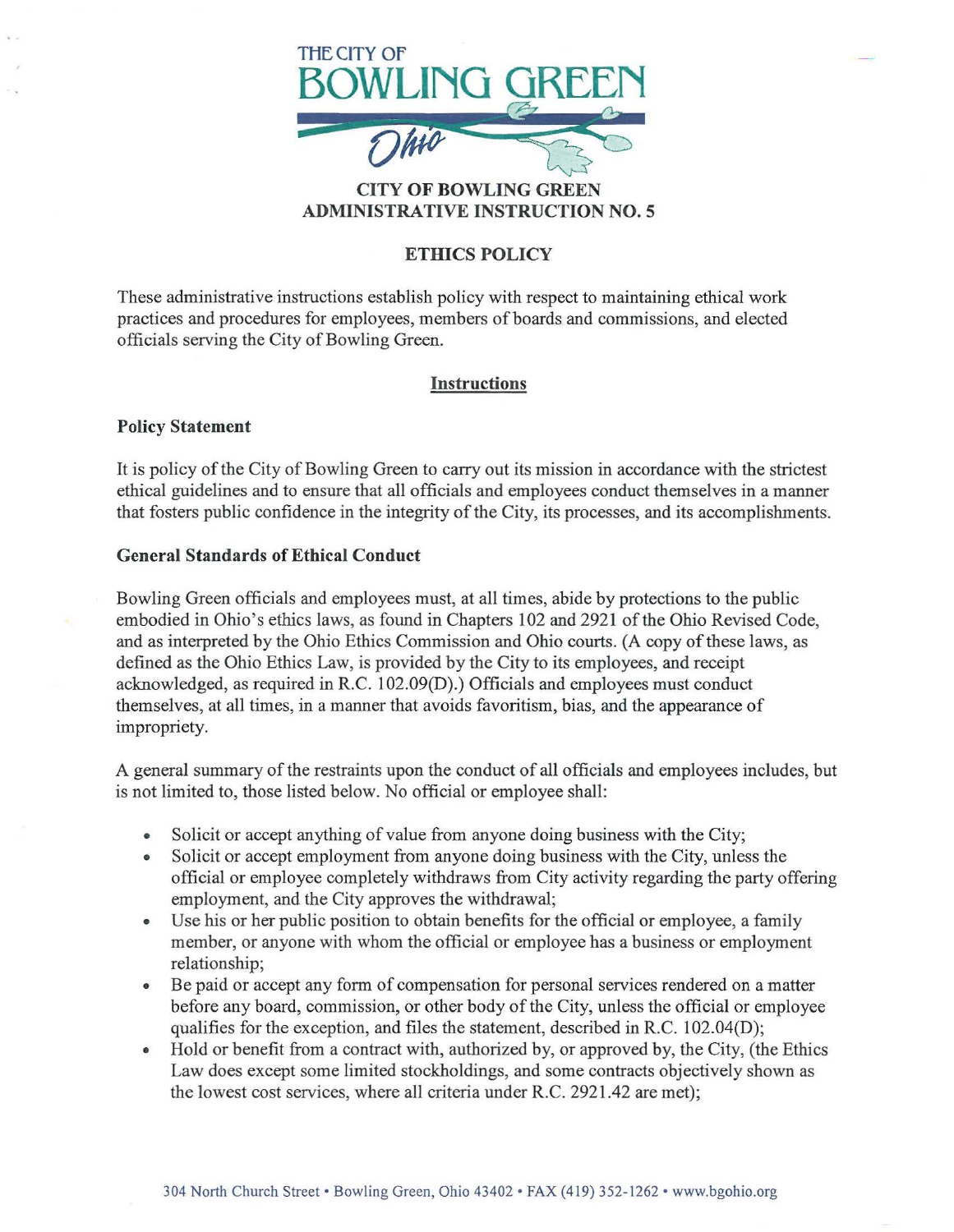Administrative Instruction No. 5, Ethics Policy August 30, 2012 Page 2 of 3

- Vote, authorize, recommend, or in any other way use his or her position to secure approval of an City contract (including employment or personal services) in which the official or employee, a family member, or anyone with whom the official or employee has a business or employment relationship, has an interest;
- Solicit or accept honoraria (see R.C.  $102.01(H)$  and  $102.03(H)$ );
- During public service, and for one year after leaving public service, represent any person, in any fashion, before any public agency, with respect to a matter in which the official or employee personally participated while serving with the City;
- Use or disclose confidential information protected by law, unless appropriately authorized; or
- Use, or authorize the use of, his or her title, the name City of Bowling Green," or City's logo in a manner that suggests impropriety, favoritism, or bias by the City or the official or employee;

For purposes of this policy:

- "Anything of value" includes anything of monetary value, including, but not limited to, money, gifts, food or beverages, social event tickets and expenses, travel expenses, golf outings, consulting fees, compensation, or employment. "Value" means worth greater than de minimis or nominal.
- "Anyone doing business with the City includes, but is not limited to, any person, corporation, or other party that is doing or seeking to do business with, regulated by, or has interests before City.

### Financial Disclosure

Every City official or employee required to file a financial disclosure statement in accordance with the Ohio Revised Code must file a complete and accurate statement with the Ethics Commission by April 15 of each year. An official or employee elected, appointed, or employed to a filing position after February 15 must file a statement within ninety days of appointment or employment.

### Ethics Education

Providing ethics education and information is an inherent part of good ethics governance. The Ethics Commission is available to provide educational seminars and informational materials. The Commission can be contacted at (614) 466-7090.

### Assistance

The Ethics Commission is available to provide advice and assistance regarding the application of the Ethics Law and related statutes. The Commission can be contacted at (614) 466-7090. The Commission's web site address is: www.ethics.ohio.gov. The City Attorney or the Municipal Administrator is available to answer questions involving this policy.